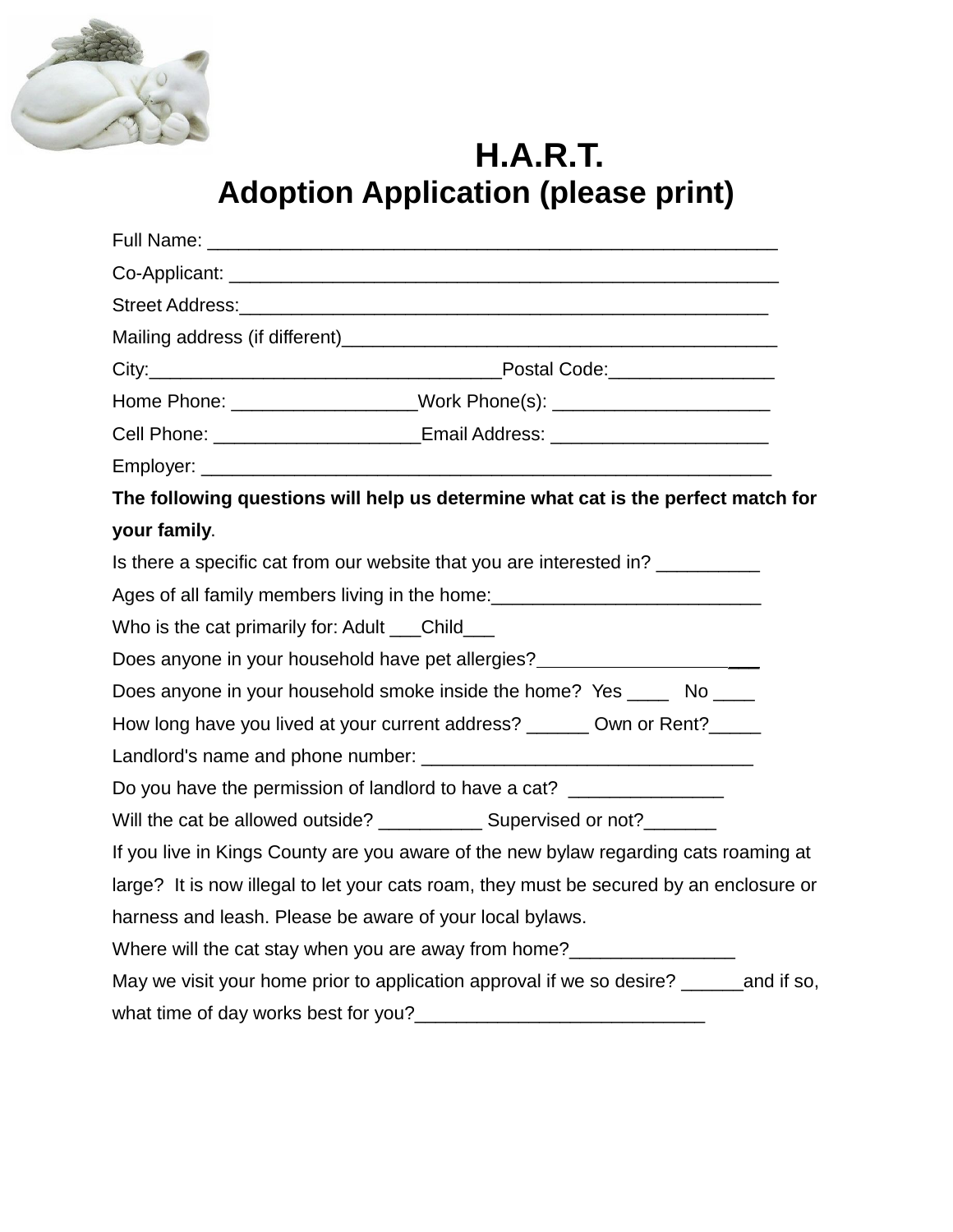| Would you ever declaw this cat (which is now illegal in NS) or remove dew claws, or any |                                          |                                                                                  |                                                                                                                                                                                 |      |  |
|-----------------------------------------------------------------------------------------|------------------------------------------|----------------------------------------------------------------------------------|---------------------------------------------------------------------------------------------------------------------------------------------------------------------------------|------|--|
|                                                                                         |                                          |                                                                                  |                                                                                                                                                                                 |      |  |
|                                                                                         |                                          |                                                                                  |                                                                                                                                                                                 |      |  |
|                                                                                         |                                          | Please list all the pets you have owned in the past five years:                  |                                                                                                                                                                                 |      |  |
| <b>Species</b>                                                                          |                                          |                                                                                  | Age Sex Spayed/Neutered Where is the pet now?                                                                                                                                   |      |  |
|                                                                                         |                                          |                                                                                  |                                                                                                                                                                                 |      |  |
|                                                                                         |                                          |                                                                                  | Are your current pets, if you have any, up to date with vaccinations?                                                                                                           |      |  |
|                                                                                         |                                          | Have your current cats been tested for FELV and FIV?                             |                                                                                                                                                                                 |      |  |
|                                                                                         |                                          | Are your current pets spayed and/or neutered? __________________________________ |                                                                                                                                                                                 |      |  |
|                                                                                         |                                          |                                                                                  | Please provide the full name, address, and phone number of your current veterinarian                                                                                            |      |  |
|                                                                                         |                                          | or the veterinarian(s) you used for the above listed animals:                    |                                                                                                                                                                                 |      |  |
|                                                                                         |                                          |                                                                                  |                                                                                                                                                                                 |      |  |
|                                                                                         |                                          |                                                                                  |                                                                                                                                                                                 |      |  |
|                                                                                         |                                          |                                                                                  | Are you aware that routine costs of maintaining a cat average \$1,000.00 per year and                                                                                           |      |  |
|                                                                                         |                                          | can be much much more if surgery is required, a year?                            |                                                                                                                                                                                 |      |  |
|                                                                                         |                                          |                                                                                  | Have you sold, given away, or surrendered a pet to a shelter?                                                                                                                   |      |  |
|                                                                                         |                                          |                                                                                  |                                                                                                                                                                                 | When |  |
|                                                                                         | you move what will you do with your cat? |                                                                                  |                                                                                                                                                                                 |      |  |
|                                                                                         |                                          |                                                                                  | Have you, or any member of your family/household been cited for cruelty to animals in                                                                                           |      |  |
|                                                                                         |                                          |                                                                                  |                                                                                                                                                                                 |      |  |
|                                                                                         |                                          |                                                                                  | Is there any reason why you would not keep this cat? ___________________________                                                                                                |      |  |
|                                                                                         |                                          |                                                                                  |                                                                                                                                                                                 |      |  |
|                                                                                         | introduction to other pets, etc.??       |                                                                                  | Is there anything in particular you would like to discuss with us before making a final<br>decision, such as scratching furniture, litter box issues, nail trimming, behaviour, |      |  |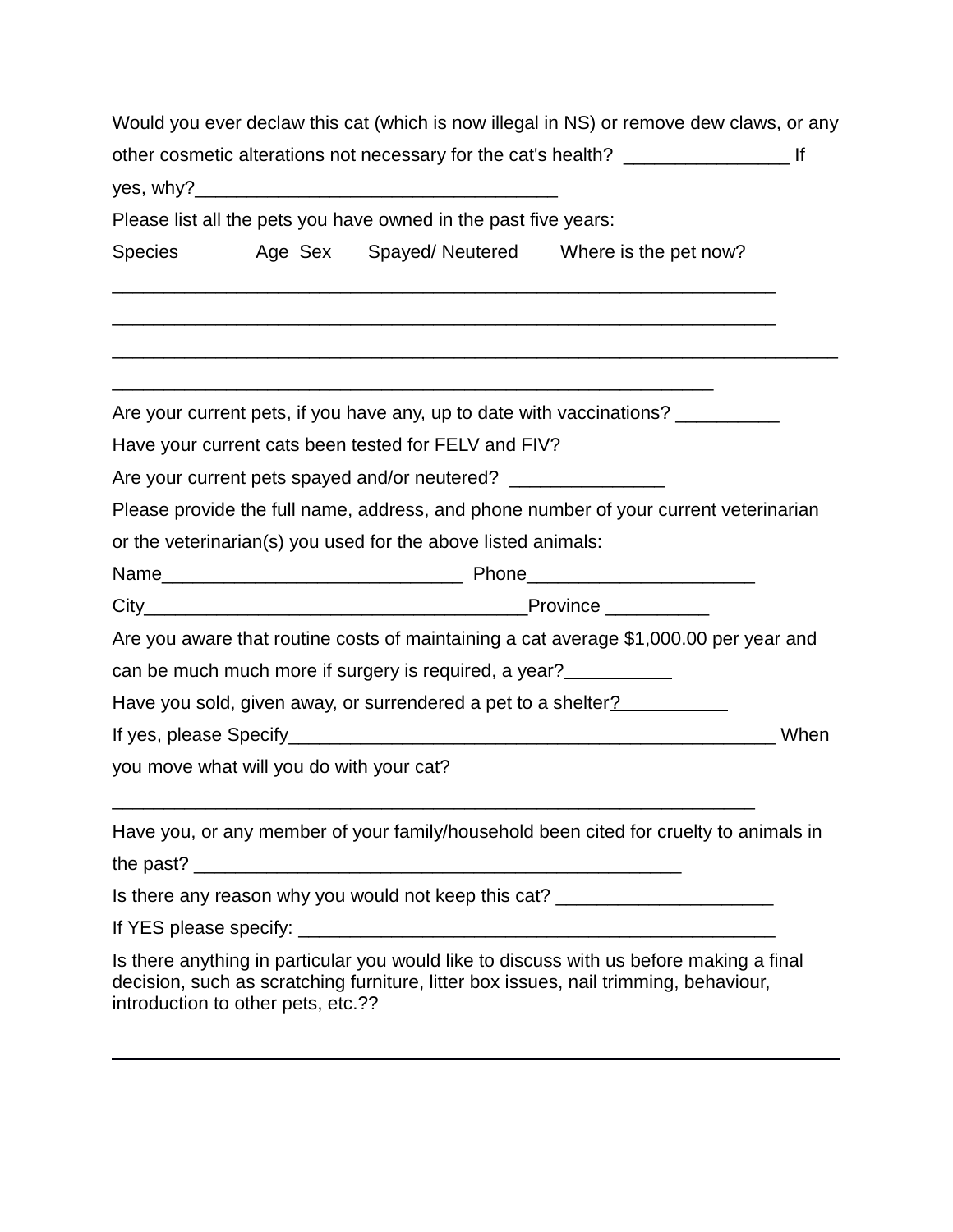**IMPORTANT:** Should your circumstances change at any time in the future and you are no longer able to care for your adopted cat, the cat may be surrendered back to H.A.R.T.

**IMPORTANT: H.A.R.T. reserves the right to take back any cat adopted from us if we have knowledge that the cat has suffered neglect, abuse, lack of medical care or abandonment with the adopting party/s. Do you understand and agree to this term? Yes/No\_\_\_\_\_\_\_\_\_**

**I/We attest that the Terms and Conditions of Adoption as stated above have been read in full by me/us and I/we understand that is part of the adoption process and will be enforced. I/we attest that the information provided on this application is true and accurate to the best of my/our knowledge**

 **Applicant's Signature Co-applicant's Signature**

Date: \_\_\_\_\_\_\_\_\_\_\_\_\_\_\_\_\_\_\_\_\_\_\_\_\_\_\_\_\_\_

**H.A.R.T. 1147 New Road, Aylesford, NS B0P 1C0**

 $\mathcal{L}_\text{max}$  , and the contribution of the contribution of the contribution of the contribution of the contribution of the contribution of the contribution of the contribution of the contribution of the contribution of t

**Approved: \_\_\_\_\_\_\_\_\_\_\_\_\_\_\_\_\_\_\_\_\_\_\_\_\_\_\_\_\_\_\_\_ Date: \_\_\_\_\_\_\_\_\_\_\_\_\_\_\_\_**

 **Laurie Wheeler, President, H.A.R.T. OR**

 **Gloria Pauls, Vice President, H.A.R.T.**

# **GENERAL INFORMATION on WHAT TO EXPECT**

When picking up your kitty you must bring a proper pet carrier to bring your cat home in or the homecoming will be delayed until you can find one.

A designated room should be ready with food, water, litter box, scratch post, toys, a sleeping area and a place for kitty to hide in (a box with a hole cut in it works) and can also serve as the sleeping area.

#### **NUTRITION:**

All of our kittens have been given top quality food. Kittens should remain on kitten food for at least 6 months as it's important to their development. Not all are on the same brand – not all cats and kittens like the same food and some require special types for age stages and health conditions. We will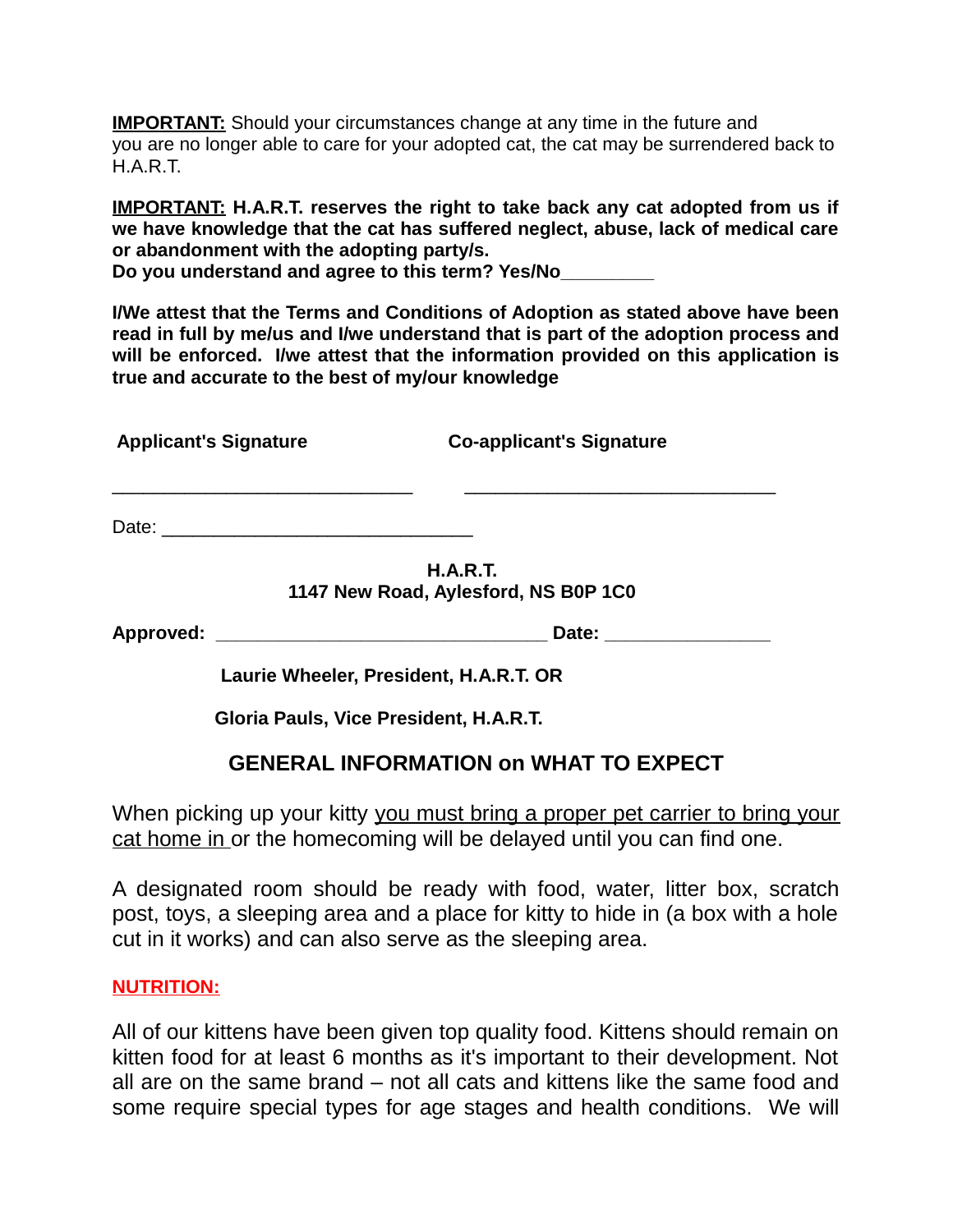tell you before you adopt what the particular cat or kitten is eating so that you can be prepared before bringing your new feline home. Cats fed a wet food, or mostly wet food diet are less likely to develop kidney disease and other human diseases. When/if buying dry food the first two to be meat products. NOT MEAT BY-PRODUCTS! Foods with corn and other starchy foods should be avoided. Most grocery store pet foods have very poor nutritional value and contain dangerous ingredients.

### **BABY PROOF YOUR HOME:**

Before bringing a kitten home, you will need to "baby proof" your home. You would be surprised what they can get into. One of the biggest dangers is leaving the toilet cover open. If a kitten falls in, it can't get out and will drown. Other dangers are plants, chemicals, dangling cords (blinds) and buckets of water left where they can reach them. Kittens, like babies explore everything.

It's also important to make all family members aware of the danger of opening the door before checking to see if the cat is anywhere near it. Cats are very slick at sneaking out and once outside, they will usually bolt. They can easily become lost, hit by a car or taken by a predator. This would be devastating. Keeping your doors locked would deter people who normally don't knock from unexpectedly opening the door, giving the cat a chance to escape. Advise visitors as well. Not all cats will try to escape but most rescued cats have lived outside and will likely try. Please make your home as safe as possible.

## **DO NOT PUT A COLLAR ON YOUR CAT OR KITTEN, EVER.**

### **HEALTH:**

When you bring your new feline home changes can occur in their health from stress. They sometimes "break out" (runny eyes, nose and sneezing) or have behavioural issues. Many come to us in this state and although they are cleared up at the time of adoption, change and stress in their lives can cause another break-out. If this happens, please contact us and we will guide you as to what to do. Most cases are not severe enough to require veterinary care but occasionally it is necessary.

Check their nails frequently. Nails can sometimes grow right into the pads of their paws causing great pain and risk of infection. Nails on cats with extra toes are sometimes hidden deep so check carefully. Your pet will have had a full examination by a vet, tested, vaccinated and